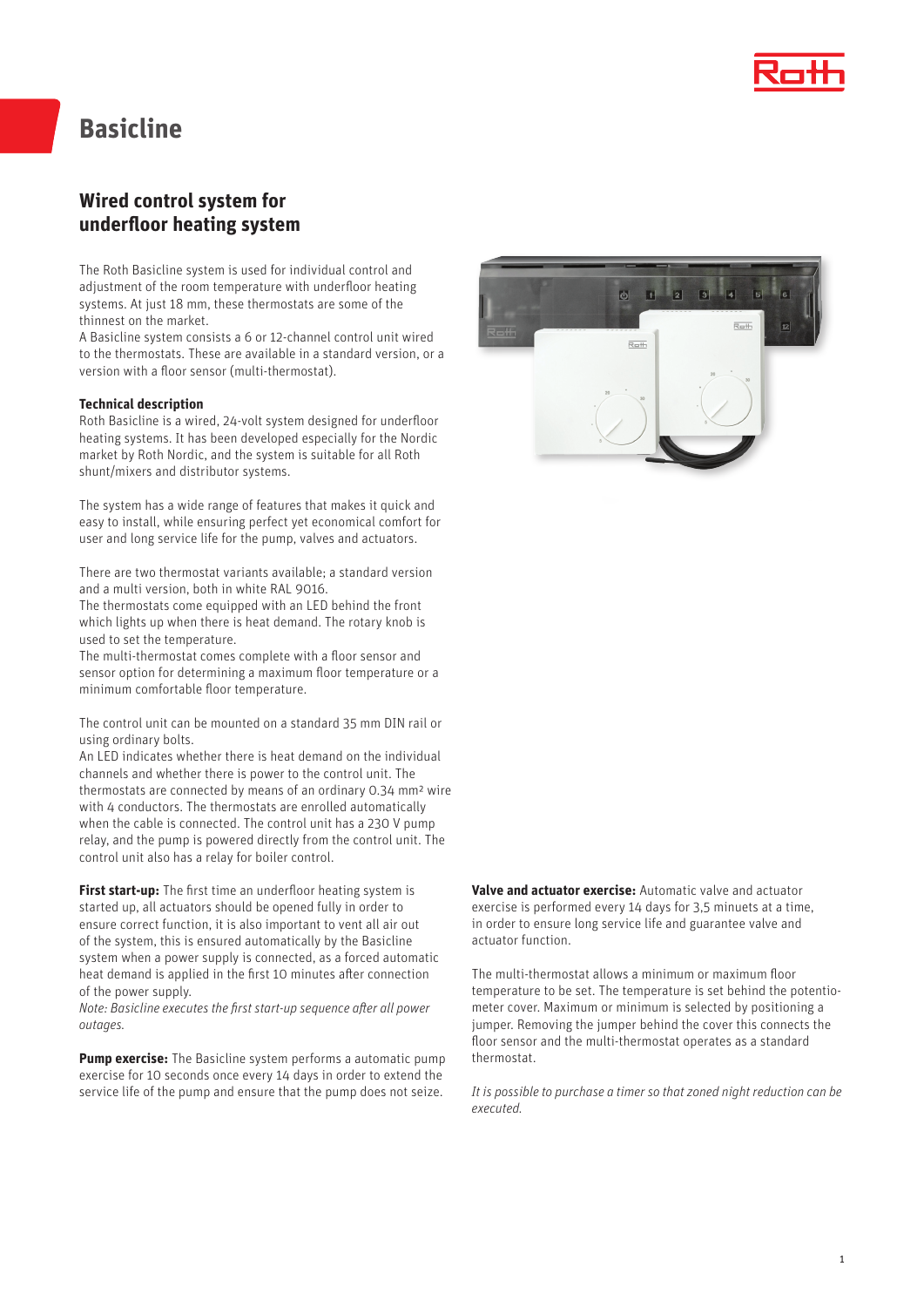# **Basicline**

### **Thermostat error codes**

LED flashes once. Error in internal thermostat sensor. Thermostat must be replaced.

LED flashes twice. External floor sensor at thermostat short-circuited or switched off. Replace floor sensor or remove jumper in thermostat.

An emergency programme at 30% heat is run in the event of a thermostat error.

## **Operating times**

Pump exercise for 10 seconds every 14 days. Valve exercise for 3.5 minutes every 14 days. First start-up forced heat demand for 10 minutes. Pump over time active, 1 minute. Pump delay on heat demand 4 minutes. Dead zone between last heat demand and pump delay 1 minute.

#### **Technical data**

Application **Mixture Wired underfloor** 

heating systems

## **Room thermostat**

Basicline room thermostat, standard HVAC no. 7466394100 Voltage 24V Temperature setting 5 - 30°C Protection rating IP 20 Max. cable length 30 m

## **Multi-thermostat**

Basicline room thermostat, multi HVAC no. 7466394140 Voltage 24V Temperature setting 5 - 30°C Floor temperature restriction 18 - 45° Factory setting Max. 25°C Max. temperature, wooden flooring Follow the floor manu-

Recommended min. temperature, (e.g.) tiled flooring 25°C Protection rating IP 20 Floor sensor 3 m NTC 12 kOhm 25°C Max. cable length 30 m

facturer's instructions